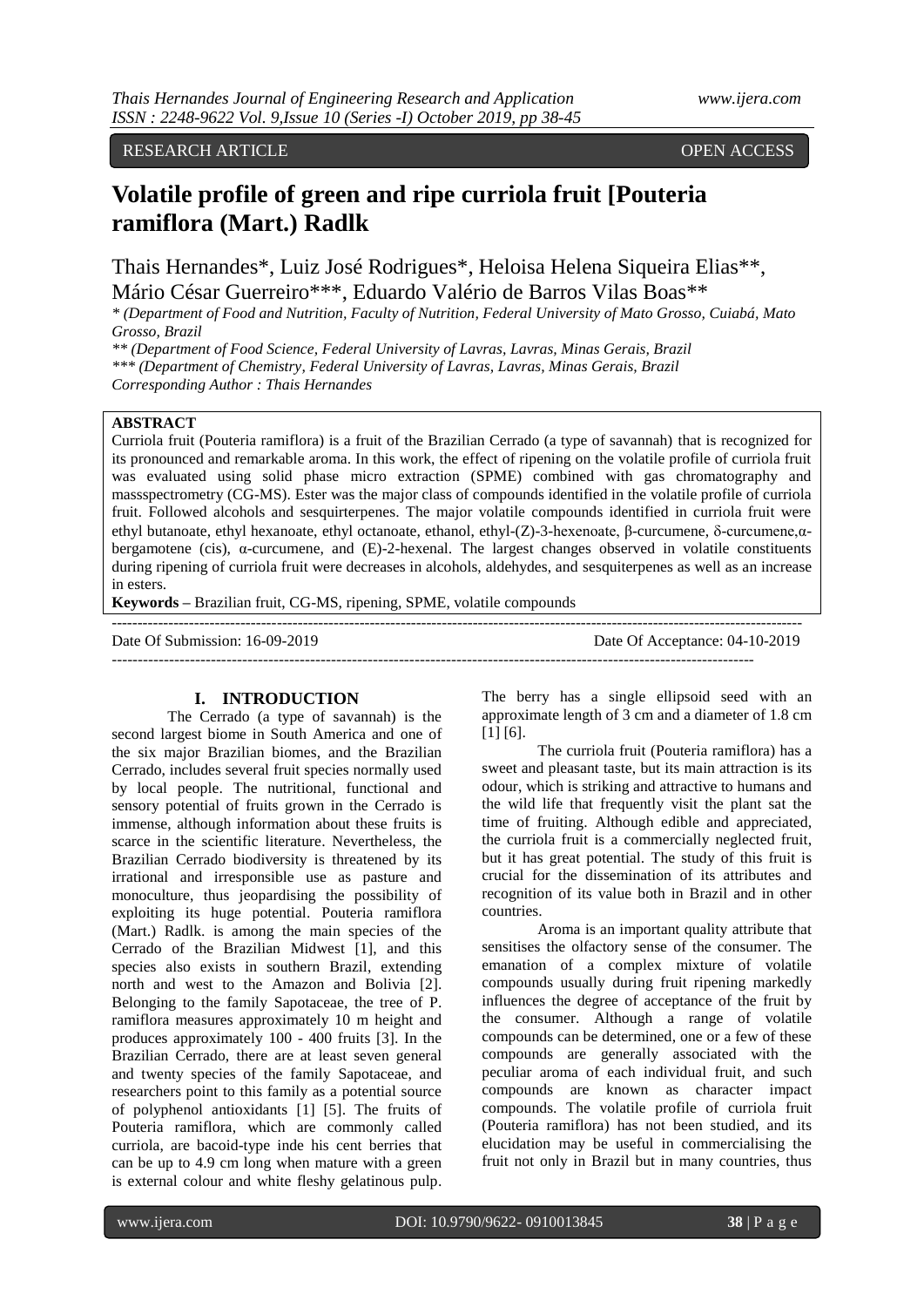contributing to its wide use and preservation of the species.

Several researchers have concentrated efforts in recent years to determine the volatile profile of fruit using solid phase micro-extraction (SPME) in head space and gas chromatographymass spectrometry. Currently, the technique of micro-solid phase extraction is widely used for analysis of volatile compounds in fruits and their products. With this technique, it is common to use<br>composite fibres, such as composite fibres, such as<br>divinylbenzene/polydimethylsiloxane (DVB/ divinylbenzene/polydimethylsiloxane PDMS) [7] [8], carboxen/polydimethylsiloxine (CAR/PDMS) [9] and divinylbenzene/carboxen/ polydimethylsiloxine (DVB/CAR/PDMS) [10] [11] [12] [13]. This technique typically uses a low temperature of 50°C for preserving the original aroma, which prevents the fruit from baking, and it also uses an equilibration time of 10 to 80 minutes [7] [8] [9] [10] [11] [12] [13] [14] [15] [16]. SEME/GC/MS is a technique that extracts a wide range of substances both in the mature and immature stages with little loss of volatile compounds, such as monoterpenes, which are lost by hydrodistillation [14]. The major advantage of SPME/GC/MS is that it is fast and responsive as well assuitable for the detection of volatile substances. The aim of this study was to evaluate the volatile profile of green and ripe curriola fruit [Pouteria ramiflora (Mart.) Radlk.] using SPME/GC/MS.

## **II. MATERIAL AND METHODS**

#### 2.1 Fruit samples

The experiment was conducted between August and December 2015. The fruits were picked in a preserved area of Stricto sensu native Cerrado located in Santo Antônio de Leverger, Mato Grosso, Brazil (Midwest Brazil; Latitude 15° 43' 45.83" S; Longitude  $56^{\circ}$  4' 14.82" W) with various specimens of Pouteria ramiflora. Green and ripe fruits were picked, washed and sanitised. Unblemished fruits were placed in sterile plastic bags and frozen for later analysis.

#### 2.2 HS-SPME

Samples of green ripe fruits (1 g) were taken in six replicates and placed in10 mL septumcapped vials and magnetised with PTFE (Supelco).

The divinylbenzene/ polydimethylsiloxane (DVB/PDMS) fibre (65 µm) was introduced into the vial and exposed for 40 minutes at a temperature of 40°C with agitation (250 rpm). After extraction, the fibre was retracted and removed from the vial and inserted in to the injector for desorption for 2 minutes. The fibre was conditioned for 20 minutes at 250°C for further extraction.

### 2.3 Gas chromatography

The head space analysis by solid phase micro-extraction was performed using gas chromatography equipment coupled to a mass spectrometer (Shimadzu QP2010 Plus and CGMS solution software version 2.5). An Rtx-5MS column was used (30 m x 0.25 mm ID, 0.25 µm; RESTEC). The injection was performed in splitless mode, and helium was used as the carrier gas at a flow rate of 16 mL/min. The programming of the oven began at 40°C with a heating rate of 4°C/minute up to 200°C, resulting in a run of 40 minutes. All mass spectra were obtained using electron impact, and the mass was acquired in scan mode. The compounds were identified by comparing the retention times of C8- C20 alkane standards purchased from Sigma Aldrich® under the same conditions using retention indices (Kovats indices) from the literature. The mass fragments were compared using Willey8NIST10 and NIST11 libraries as well as specific literature [17].

#### **III. RESULTS AND DISCUSSION**

The analysis of the volatile profile from curriola fruit [Pouteria ramiflora (Mart.) Radlk] at the green and ripe stages using solid phase microextraction identified 47 compounds, as shown in Table 1. The identified substances belong to the following chemical classes: alcohols (10), aldehydes (3), esters (22), carboxylic acids (2), sesquiterpenes (8), hydrocarbon (1), and furans (1).

The volatile profiles of the fruits varied qualitatively and in relative abundance of areas, depending on the stage of development. Chromatograms characteristic of each stage of development are presented in Fig. 1.

Fruits at the green stage had a lower number of substances (26) when compared with those at the ripe stage (33). The most abundant chemical classes at the green stage were alcohols (7; 31%), sesquiterpenes (7; 27%), esters (5; 19%) and aldehydes (4; 15%), and the least abundant chemical classes at this stage were carboxylic acids (1; 4%) and furan (1; 4%). At the green stage, the volatile compounds that showed higher relative areas were ethylbutanoate (57%), α-bergamotene (9.7%), δcurcumene (3.38%), ethylhexanoate (2.1%), nhexane  $(1.9\%)$ , ethanol  $(1.79\%)$ ,  $\alpha$ -curcumene  $(1.1\%)$ , 2-ethylhexan-1-ol  $(1.1\%)$  and  $(E)$ -2-hexenal (1%). The sum of the areas of these substances represented 79% of the total area of the volatile compounds of green curriola fruit (Pouteria ramiflora). The remaining components did not have detectable areas or areas less than 1%.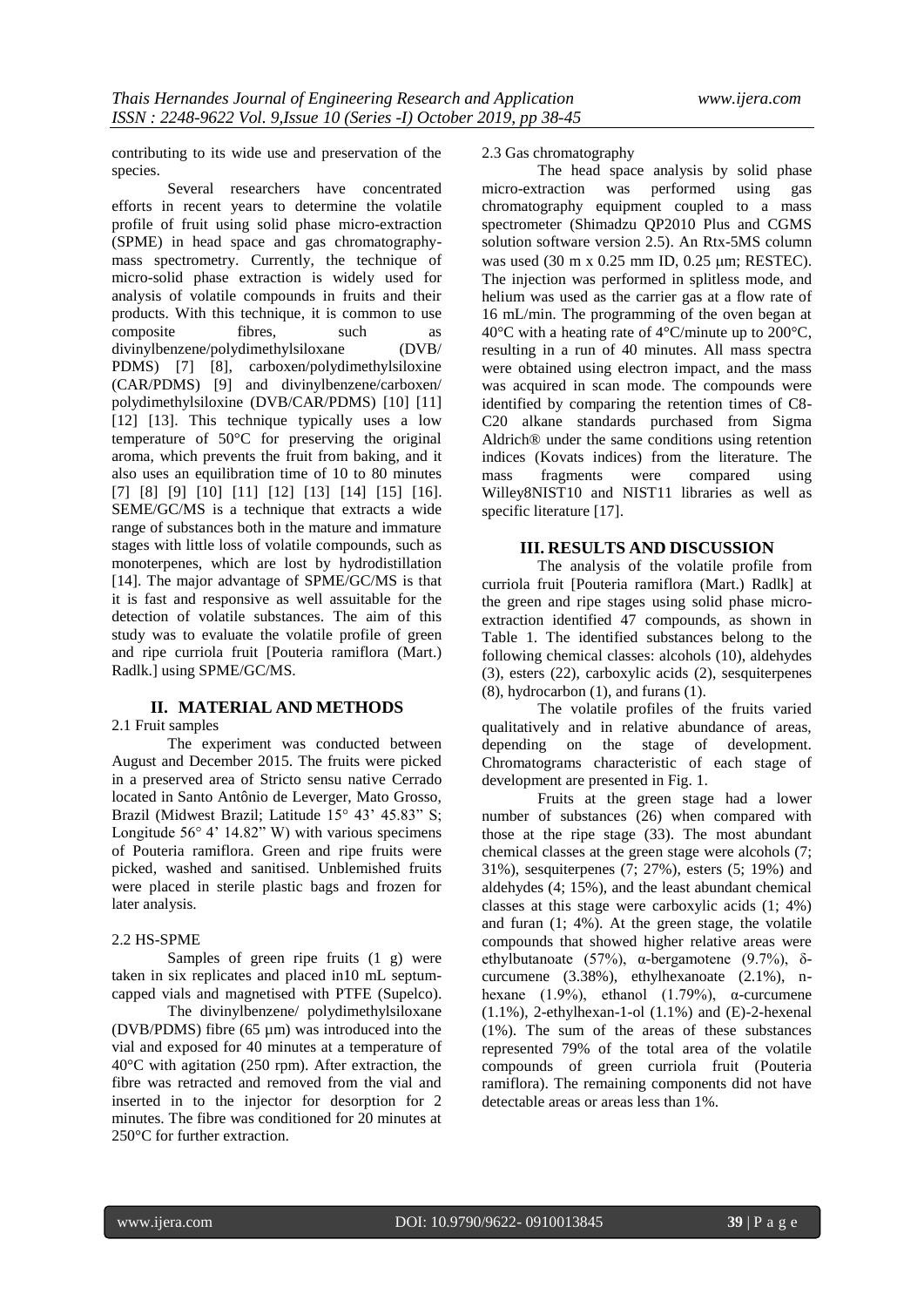

**Figure 1** Chromatogram of volatile compounds from (a) green and (b) ripe fruits of Pouteria ramiflora using a HS-SPME DVB/PDMS fibre.

When compared with fruit at the green stage, the fruit at maturity showed a greater number of compounds (33). The chemical class of greatest abundance at maturity was esters (21; 62%), followed by alcohols (7; 18%) and, to a lesser extent, carboxylic acids (2; 6%), hydrocarbon (1; 3%) and aldehydes (1; 3%) (Fig. 2). The volatile compounds that showed higher relative areas were ethylhexanoate (44.9 %), ethylbutanoate (34.2 %), 2 methyl, pent-4-enoic acid (4.3 %), ethyl octanoate (4.3 %), ethanol (2.9 %), ethyl (Z)-3-hexenoate (2.1 %) and  $\beta$ -curcumene (1.4 %). These substances represented 96% of the relative area of the volatile profile of ripe curriola fruit (Pouteria ramiflora), and the remaining substances presented no detectable area or areas between 0.03 and 0.5%.



**Figure 2** Change in relative abundance of chemical classes identified in the maturation of Pouteria ramiflora.

The greatest changes observed in the volatile constituents during ripening of curriola fruit (Pouteria ramiflora) were decreases in alcohols, aldehydes and sesquiterpenes as well as increases in esters as the fruit ripened. According to [18], the volatile profile of apple demonstrates a change of aldehydes ("greenbacks") to esters ("fruity notes") during ripening.

A turnover of alcohols during ripening was observed, as follows: 2-methyl-1-butanol, 3-methyl-1-pentanol, cyclopentanol, (E)-4-methyl cyclohexanol, (Z)-3-hexen-1-ol, n-hexan-1-ol and 2 ethylhexan-1-ol decreased or disappeared in the ripe fruit; 2-propanol increased in the ripe fruit; and 3,3-<br>dimethyl-2-butanol and 3-methyl-3-buten-1-ol and 3-methyl-3-buten-1-ol appeared in the ripe fruit. During ripening, 3-methyl-1-pentanol was reduced by 7-fold, and (Z)-3-hexen-1-ol and n-hexan-1-ol were not detected in the ripe fruit. In fact, these three compounds are normally associated with green odour.

Aldehydes were present mainly in the green stage with relative areas ranging from 0.60 to 1.90, and they were not present at the ripe stage.

The (Z)-3-hexen-1-ol, n-hexan-1-ol and (E)-2-hexenal compounds present only in the green stage are known as "green leaf volatiles" (GVLs) [19], which are reported as green notes with odour characteristics associated with fruits and vegetables, and they are present in most studies, indicating that they are substances common to the metabolism of a great variety of fruits such as blackberries [20] [21], cupuaçu (Theobroma grandiflorum Schumann fruit) [22], passion fruit (Passiflora edulis Sims f. flavicarpa Deg.) [23] [20], soursop (Annona muricata) [24], jackfruit (Artocarpus heterophyllus L.) [11], apricot (Prunus armeniaca L. cv. Bergeron) [9] [25] and umbu (Spondias tuberosa) [26]. Alcohols and aldehydes (C6-type compounds) such as (Z)-3-hexen-1-ol and (E)-2-hexenal are formed through a lipoxygenase pathway and can be esterified with acyl-CoA [27]. In fact, aldehydes can be synthesised via lipoxygenase from unsaturated fatty acids [7] [26] [27] or from amino acids via the alpha-keto acid dehydrogenase/decarboxylase. The decrease in the concentration of aldehydes during ripening may be associated with their transformation into alcohols via alcohol dehydrogenase. Moreover, the reduction of alcohols may be related to their esterification with fatty acids. The esterification reaction during fruit ripening may be based on the reduction of (Z)-3-hexen-1-ol and the increase of ethyl (Z)-3-hexenoate when comparing green and ripe fruits.

The ester chemical class was highlighted, especially at the ripe stage. Of the twenty-two substances identified, twenty-one were present at the ripe stage, and five were present at the green stage. Among the esters identified, 1,1-dimethylethyl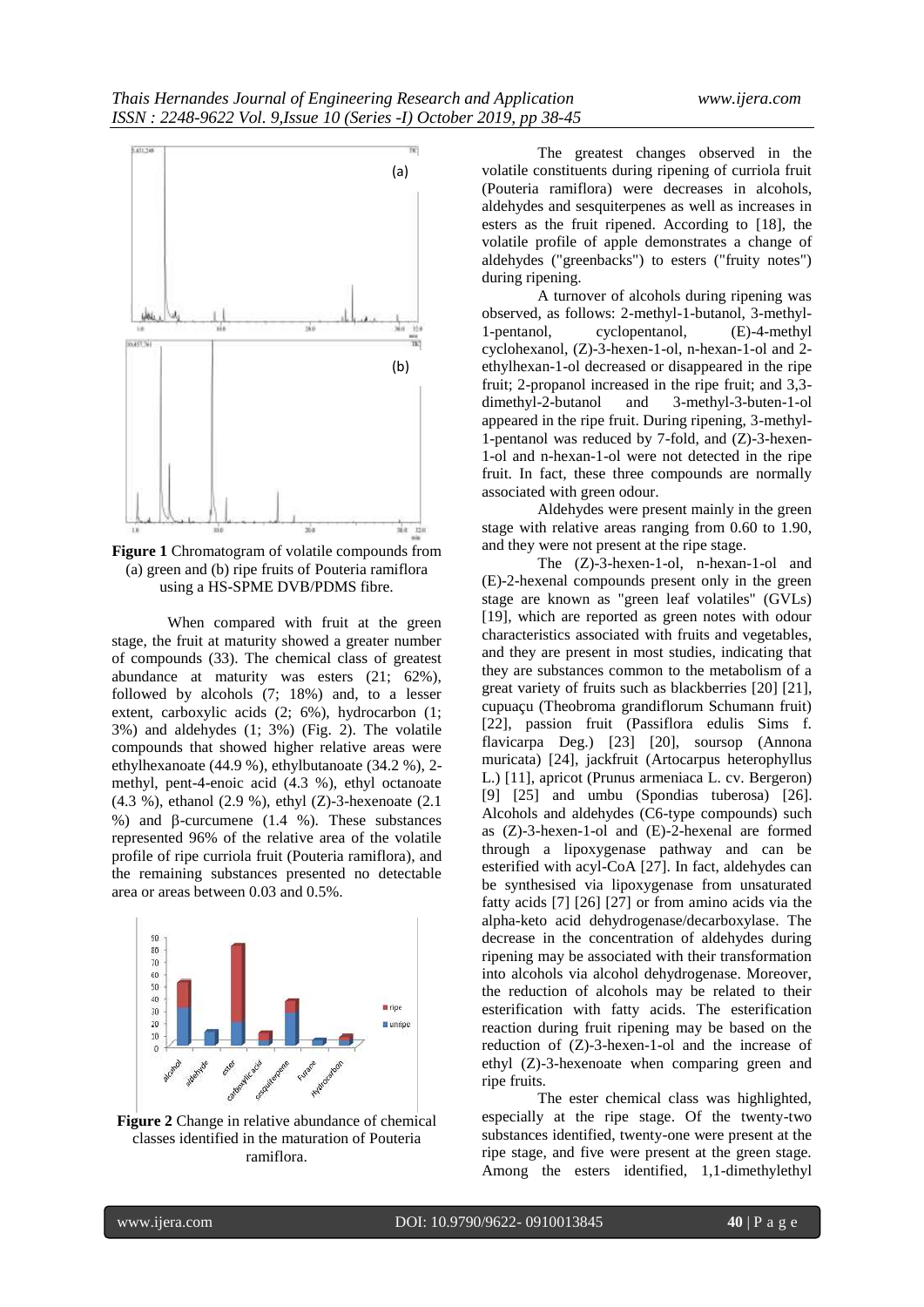benzoate was the only one not detected in the ripe fruits.

A predominance of C5 to C10 saturated esters and branched esters with ethyl groups existed. The presence of ethyl esters may be indicative of the formation of esters by the amino acid metabolism of alanine. There was a 40% increase in total esters during ripening. This behaviour has also been observed in other species such as soursop (Annona muricata) and apricot (Prunus armeniaca L. cv. Bergeron) [24] [25]. Esters were prominent both in relative abundance and in percentage of area. The substance with the largest relative area was ethylbutanoate (57.6%) in the green stage with a decrease in the mature stage (34.2%), and the same behaviour was exhibited by esters, namely<br>methylbutanoate and 1,1-dimethylethylbenzoate. and  $1,1$ -dimethylethylbenzoate. The opposite behaviour occurred with ethylhexanoate, which showed a dramatic increase from the green to ripe stage (2.1 to 44. 9%). Ethylhexanoate has been associated with the fruity aroma of passion fruit (Passiflora edulis Sims f. flavicarpa Deg.) [23] and the aroma of apple, banana and pineapple [28]. Methylhexanoate also showed an increase but to a lesser extent. The ethylhexanoate and ethylbutanoate ester compounds have also been reported as the majority of the volatile compounds of cupuaçu (Theobroma grandiflorum Schumann fruit) [22] and have been determined as the main contributors to the sweet fruity aroma of passion fruit (Passiflora edulis Sims f. flavicarpa Deg.) [23]. Ethyl butanoate is common in fruits and has been found in the volatile profile of araçá-boi (Eugenia stipitata) [22], soursop (Annona muricata) [24], passion fruit (Passiflora edulis Sims f. flavicarpa Deg.) [23], five jackfruit varieties (Artocarpus heterophyllus L.) [11], fourteen cultivars of apricot (Prunus armeniaca L. cv. Bergeron) [9], cupuaçu (Theobroma grandiflorum Shumann) [22], umbu (Spondias tuberosa) [26] and three varieties of blackberries [20] [21]. Ethyl hexanoate, in turn, is less common, being found in the volatile profiles of soursop (Annona muricata) [24], passion fruit (Passiflora edulis Sims f. flavicarpa Deg.) [23], cupuaçu (Theobroma grandiflorum Shumann) [22], araçá-boi (Eugenia stipitata) [22] and two varieties of blackberries [21]. During ripening of soursop (Annona muricata), [24] observed an increase of esters from C6, C4 and C8 saturated and unsaturated acids with (Z)-3-hexanol and (Z)-3-hexanal being the major compounds at the green stage and methylhexanoate and methyl-(E)-2 hexanoate esters being the major compounds at the ripe fruit stage. The post-ripe stage was characterised by the increase in ethylacetate, ethyl butanoate and methylbutanoate. Of these substances, the C6 compounds and the last two compounds mentioned were also present in the current volatile

profile studied. [18] detected eight major compounds during ripening of papaya fruit, including ethanol, ethyl butanoate, 2-ethyl-1-hexanol, ethyl hexanoate, limonene, and ethyl octanoate. These authors also observed that ethyl esters are predominant in the last stages of maturation, and they also reported that ethyl butanoate (56.87 % area) and ethyl hexanoate (34.07 % area) were substances with greater relative area in the last stage of maturation.

Only two carboxylic acids were observed in curriola fruit (Pouteria ramiflora) as follows: 2 methylpent-4-enoic acid, found at both stages but in greater abundance in ripe fruits; octanoic acid, observed only in ripe fruits. [26] analysed volatile compounds of umbu (Spondias tuberosa) and their odour descriptors during ripening and observed that umbu showed a small amount of carboxylic acids, similar to the profile found in the present study with curriola fruit (Pouteria ramiflora).

Eight sesquiterpenes were identified in curriola fruits (Pouteria ramiflora), with 7 found at the green stage and 3 found at the ripe stage. βcurcumene was observed only in ripe fruits, and  $\alpha$ curcumene, γ-curcumene and α-bergamotene decreased with ripening. The other sesquiterpenes were observed only in green fruits. The sesquiterpenes found at the green stage, namely (Z)-  $\beta$ -farnesene, (E)- $\beta$ -farnesene,  $\beta$ -acoradiene,  $\gamma$ curcumene, and  $\alpha$ -curcumene, are formed by the metabolism of carbohydrates through them evalonic acid (MVA) pathway. These same compounds were not observed or they had reduced concentrations at the ripe fruit stage, which suggested that they participate in the synthesis for the formation of esters [24] [27]. [29] analysed volatile compounds during ripening of 2 cultivars of avocado and observed a decrease in the concentration of sesquiterpenes, which was similar behaviour compared to curriola (Pouteria ramiflora). However, [26] observed an increase in the concentration of terpenes during the ripening of umbu (Spondias tuberosa), which was different behaviour to that observed in the present study for curriola (Pouteria ramiflora).

Unlike curriola fruit (Pouteria ramiflora), ripening of umbu (Spondias tuberosa) is marked by a considerable increase in terpenes and decreases in alcohols and esters, among others [26]. [30] identified 33, 34 and 32 volatile compounds in the green, intermediate and mature stages, respectively, in mangaba (Harconia speciosa). Fruits at the green and intermediate stages showed 33.8% esters, 16.4% alcohols, 25.3% aldehydes, 3.0% ketones and 13.4% monoterpenes. These authors noted an increase in esters (40.9%) and a reduction in monoterpenes (1.9%) during ripening, similar to the behaviour of curriola fruit (Pouteria ramiflora). During the ripening of Arbutus unedo, [7] observed reductions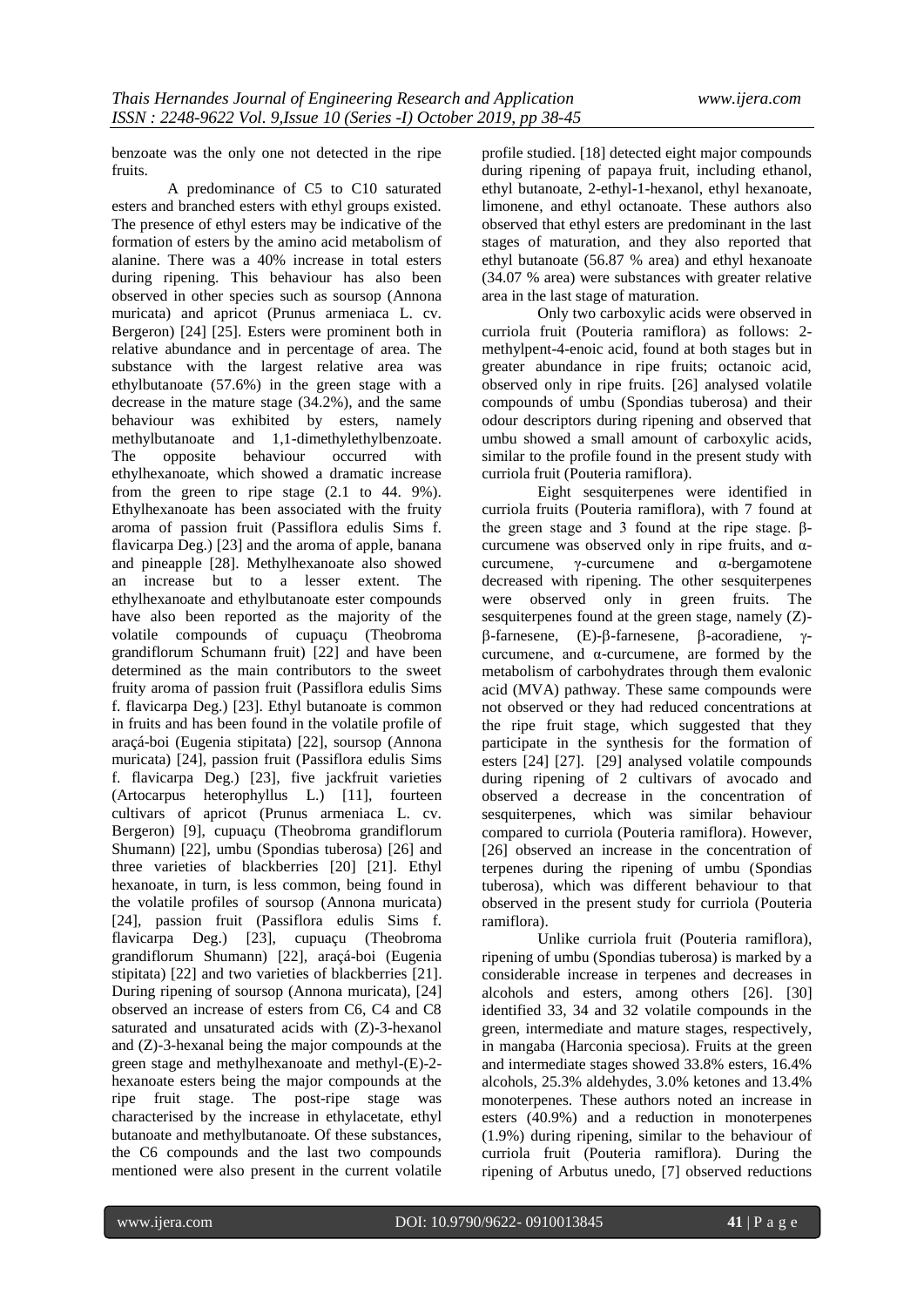in alcohols, aldehydes and esters as well as a moderate increase in monoterpenes. As in curriola fruit (Pouteria ramiflora), ethyl hexanoate was formed only at the ripe stage, and  $(Z)$ - $\beta$ -farnesene was consumed at the intermediate stage. The identification of volatile compounds in curriola fruit (Pouteria ramiflora) showed a marked presence of alcohols and esters. The alcohols may contribute to the "green notes" at the green stage, and the esters and alcohols may contribute to the sweet and fruity aroma reported in the aroma descriptors.

| Compound                                 | RT     | QI     | Green               | <b>SD</b> | <b>Ripe</b> | <b>SD</b> | <b>Table I</b> Volatile compounds from green and ripe fruits of Pouteria ramifiora.<br><b>Odour descriptions</b> |
|------------------------------------------|--------|--------|---------------------|-----------|-------------|-----------|------------------------------------------------------------------------------------------------------------------|
|                                          | (min)  | (m/z)  | $(\text{area } \%)$ |           | (area %)    |           |                                                                                                                  |
| alcohols                                 |        |        |                     |           |             |           |                                                                                                                  |
| Ethanol                                  | 1.217  | 45/57  | 1.79                | 1.00      | 2.90        | 1.20      |                                                                                                                  |
| 2-Methyl-1-butanol                       | 1.516  | 57/86  | 0.29                | 0.13      | 0.07        | 0.00      | oily,<br>whiskey $(a)$ ,<br>butter,                                                                              |
|                                          |        |        |                     |           |             |           | sweet,<br>valeric(b)<br>wine<br>onion (h)                                                                        |
| 3-Methyl-1-pentanol                      | 1.749  | 56/84  | 0.7                 | 0.30      | 0.10        | 0.01      | wine-like,<br>chocolate,<br>fruity,<br>$green(a)$ ,<br>rancid,<br>pungent(b)                                     |
| 3,3-dimethyl-2-butanol                   | 1.917  | 45/86  | n.d.                |           | 0.04        | 0.00      |                                                                                                                  |
| 3-methyl-3-buten-1-ol                    | 1.984  | 56/86  | n.d.                |           | 0.05        | 0.02      |                                                                                                                  |
| Cyclopentanol                            | 2.140  | 57/69  | 0.40                | 0.20      | n.d.        |           |                                                                                                                  |
| $(E)$ -4-methyl<br>Cyclohexanol          | 2.309  | 57/96  | 0.60                | 0.50      | n.d         |           |                                                                                                                  |
| $(Z)$ -3-Hexen-1-ol                      | 4.949  | 67/101 | 0.80                | 0.20      | n.d         |           | sulphur-like,<br>$green(a)$ ,<br>passion fruit, grass(e) (h)                                                     |
| n-Hexan-1-ol                             | 5.282  | 56/84  | 0.90                | 0.30      | n.d         |           | green, herbaceous, woody,<br>$sweet(a)$ citrus eucalipt $(e)$<br>resin, flower (h)                               |
| 2-ethylhexan-1-ol                        | 10.333 | 57/98  | 1.10                | 1.00      | 0.03        | 0.03      | oil, rose, sweet(a) weak<br>rose odour: fatty floral taste<br>(g)                                                |
| <b>Aldehydes</b>                         |        |        |                     |           |             |           |                                                                                                                  |
| 3-methylbutanal                          | 1.925  | 56/86  | 0.90                | 0.40      | n.d.        |           | fruity, peach, sour(a)                                                                                           |
| 2-methylbutanal                          | 1.990  | 57/86  | 0.60                | 0.20      | n.d.        |           | chocolate, coffee (a)                                                                                            |
| (E)-2-Hexenal                            | 4.875  | 69/83  | 1.00                | 0.50      | n.d.        |           | almond,<br>apple,<br>green,<br>plum, sweet, vegetable (a)                                                        |
| Hydrocarbon                              |        |        |                     |           |             |           |                                                                                                                  |
| n-Hexane                                 | 1.583  | 57/86  | 1.90                | 0.80      | 0.10        | 0.20      |                                                                                                                  |
| <b>Esters</b><br>2-methylpropyl<br>$2 -$ | 2.417  | 45/102 | n.d.                |           | 0.14        | 0.04      |                                                                                                                  |
| hydroxy propanoate                       |        |        |                     |           |             |           |                                                                                                                  |
| Methyl butanoate                         | 2.542  | 74/102 | 0.80                | 0.10      | 0.37        | 0.08      | apple, ethereal, pineapple<br>(b)<br>fruity,<br>sweet.<br>strawberry(e)                                          |
| 1,1,-dimethylethyl<br>benzoate           | 3.232  | 57/91  | 0.30                | 0.10      | n.d.        |           |                                                                                                                  |
| Ethylbutanoate                           | 3.760  | 71/116 | 57.60               | 5.70      | 34.20       | 3.90      | banana, ethereal pineapple,<br>fruity (b)(a) sweet,<br>strawberry(e) ripe fruity<br>note (g)                     |
| 2-methyl-2-<br>Ethyl<br>propenoate       | 4.867  | 69/116 | n.d.                |           | 0.10        | 0.00      |                                                                                                                  |
| Ethyl (E)-2-butenoate                    | 5.275  | 69/99  | n.d.                |           | 0.10        | 0.00      | ethereal, wine-like (a)                                                                                          |
| Propyl butanoate                         | 6.049  | 71/102 | n.d.                |           | 0.30        | 0.10      | apple,<br>creamy,<br>honey,<br>wine-like, waxy (a)                                                               |

**Table 1** Volatile compounds from green and ripe fruits of Pouteria ramifloration.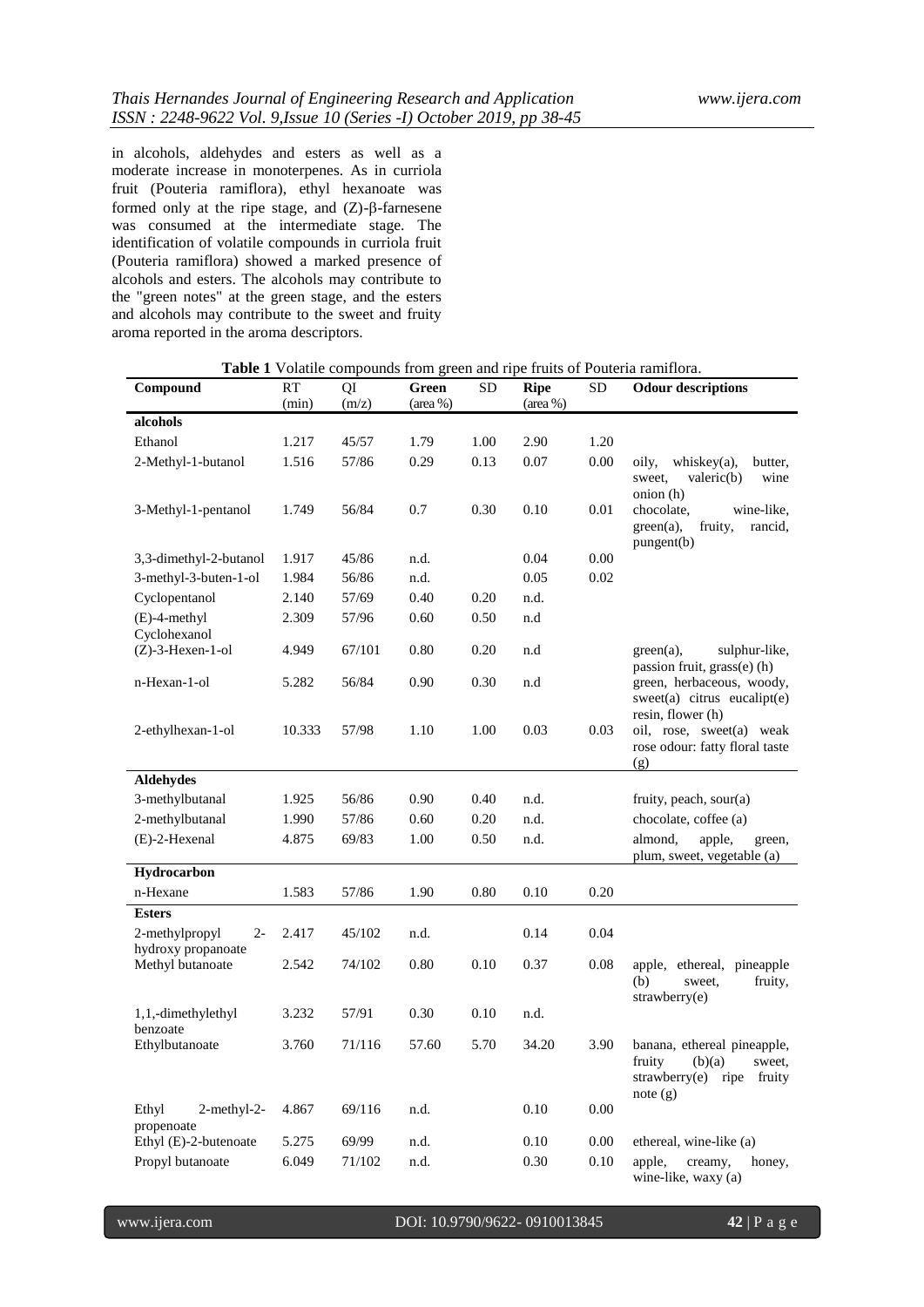*Thais Hernandes Journal of Engineering Research and Application www.ijera.com ISSN : 2248-9622 Vol. 9,Issue 10 (Series -I) October 2019, pp 38-45*

| 6.133<br>88/103<br>0.14<br>0.03<br>Apple(a)<br>Ethyl pentanoate<br>n.d.                                                                                          |                          |
|------------------------------------------------------------------------------------------------------------------------------------------------------------------|--------------------------|
| 6.833<br>74/99<br>0.14<br>0.03<br>0.50<br>methyl hexanoate<br>0.10<br>ethereal, pineapple (a)                                                                    |                          |
| $3-$                                                                                                                                                             |                          |
| Ethyl<br>7.145<br>45/117<br>0.12<br>0.04<br>grape, sweet (a)<br>n.d.<br>hydroxybutanoate                                                                         |                          |
| 0.03<br>Ethyl $(E)-2$ -methyl-2-<br>7.318<br>55/128<br>n.d.<br>0.08<br>caramel,<br>fruity $(a)$<br>butenoate                                                     | raspberry,               |
| 2-methylpropyl<br>71/116<br>0.90<br>0.10<br>fruity, ethereal (a)<br>9.174<br>n.d.<br>butanoate                                                                   |                          |
| 88/281<br>2.10<br>0.50<br>44.9<br>1.90<br>Ethyl hexanoate<br>9.391<br>apple, banana, pineapple,<br>wine-like (a) sweet, fruit<br>$(e)$ ethereal $(g)$ peel $(h)$ |                          |
| 99/117<br>n.d.<br>0.03<br>0.02<br>cheese, wine-like (a)<br>Isopropyl hexanoate<br>10.617                                                                         |                          |
| 97/142<br>n.d.<br>0.87<br>Ethyl $(Z)$ -3-hexenoate<br>10.867<br>2.10<br>pineapple (a)                                                                            |                          |
| 2-methylbutyl<br>11.284<br>70/115<br>0.14<br>0.03<br>apricot, honey (a)<br>n.d.<br>isobutyrate                                                                   |                          |
| Ethyl-2,4-<br>12.692<br>67/140<br>0.24<br>0.04<br>fruity, ethereal (a)<br>n.d.<br>Hexadienoate                                                                   |                          |
| 0.19<br>0.04<br>Ethyl heptanoate<br>12.841<br>88/140<br>n.d.<br>berry,<br>melon,<br>pineapple, plum (a)                                                          | peach,                   |
| Methyl Octanoate<br>13.801<br>74/127<br>n.d.<br>0.04<br>0.01<br>fruity, green, citrus (a)                                                                        |                          |
| $3-$<br>13.909<br>71/117<br>n.d.<br>0.11<br>0.02<br>grape, citrus, smoky (a)<br>ethyl<br>hydroxyhexanoate                                                        |                          |
| 4.30<br>1.00<br>Ethyl octanoate<br>16.467<br>88/172<br>n.d.<br>apricot,<br>floral,<br>pineapple<br>(a),<br>earthy(e)<br>sweet<br>winey, fruity $(g)$             | pear,<br>grass<br>odour, |
| 0.50<br>0.30<br>Ethyl (E)-2-octenoate<br>18.233<br>55/125<br>n.d.<br>fatty, fruity, green (a)                                                                    |                          |
| Carboxylic acids                                                                                                                                                 |                          |
| 2-methyl, pent-4-enoic<br>0.10<br>4.658<br>69/207<br>0.80<br>4.32<br>1.42<br>cheese<br>acid                                                                      |                          |
| octanoic acid<br>0.18<br>15.682<br>60/115<br>n.d.<br>0.05<br>oily (a)                                                                                            |                          |
| Sesquiterpenes                                                                                                                                                   |                          |
| 0.80<br>$\Box$ -Farnesene (Z)<br>24.954<br>69/161<br>0.20<br>n.d.<br>wood, $green(a)(f)$ , lavender                                                              |                          |
| apple, herbaceous (a)                                                                                                                                            |                          |
| 0.88<br>0.25<br>fruity,<br>$\beta$ -Farnesene (E)<br>26.322<br>69/161<br>n.d.<br>oily,<br>woody (d) sweet (f)                                                    | citrus-like,             |
| 0.30<br>23.592<br>119/204<br>n.d.<br>1.40<br>$\beta$ -Curcumene                                                                                                  |                          |
| 3.38<br>23.944<br>119/204<br>0.62<br>0.10<br>0.00<br>δ-Curcumene                                                                                                 |                          |
| 9.70<br>2.30<br>0.20<br>0.10<br>$\alpha$ -Bergamotene (cis)<br>24.699<br>119/204<br>warm, tealeaflike (d)(f)                                                     |                          |
| $\beta$ -Acoradiene<br>0.51<br>25.756<br>119/204<br>0.13<br>n.d.                                                                                                 |                          |
| 26.141<br>119/204<br>0.72<br>0.16<br>n.d.<br>$\gamma$ -Curcumene                                                                                                 |                          |
| $\alpha$ -Curcumene<br>26.238<br>132/202<br>1.10<br>0.20<br>n.d.                                                                                                 |                          |
| <b>Furans</b>                                                                                                                                                    |                          |
| 2-pentyl furan<br>8.99<br>81/131<br>0.13<br>0.05<br>n.d.                                                                                                         |                          |

(a) Description of pure substances by [28]

(b) Reported in five cultivars of jackfruit (Artocarpus heterophyllus L.) by [11]

(c) Reported in passion fruit juice by [20]

(d) Description of odours by [26]

(e) Reported in passion fruit by [23]

(f) Reported in avocado in West-Indian and Guatemala-West-Indian areas by [29]

(g) Reported in papaya 'Pluk Mai Lie' by [31]

(h) Reported in Viburnum opulus fruit by [32]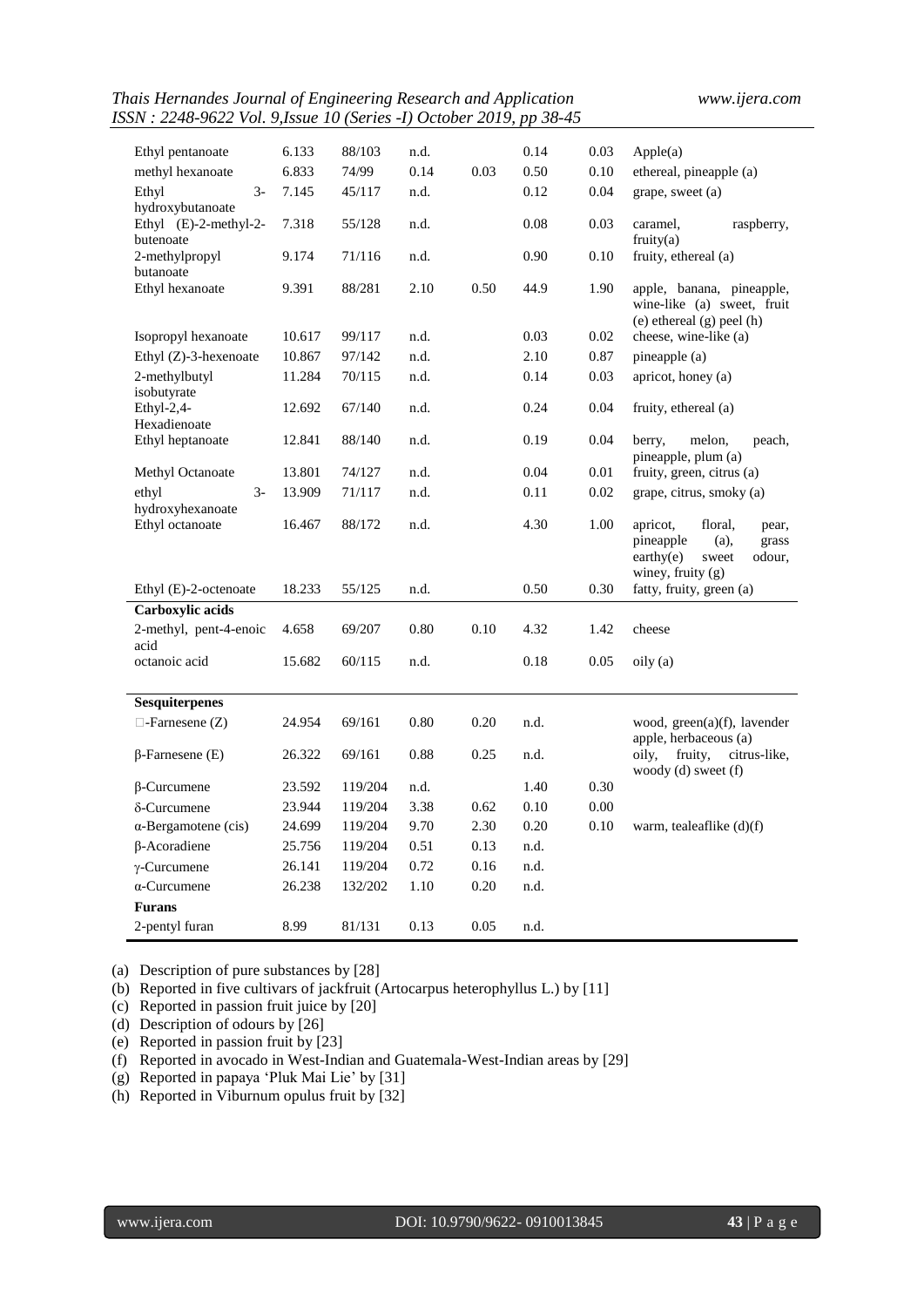## **IV. CONCLUSION**

Changes in the volatile profile of curriola fruits [Pouteriaramiflora (Mart.) Radlk] during ripening are marked by the turnover of alcohols and the reduction of aldehydes and sesquiterpenes as well as the accumulation of esters and carboxylic acids.

## **ACKNOWLEDGEMENTS**

The authors thank to the Mato Grosso State Research Support Foundation for their financial support.

#### **REFERENCES**

- [1]. R. F. Vieira, T. S. A. Costa, D. B. Silva, F. R. Ferreira, S. M. Sano, and R. F. Vieira, Frutas nativas da região Centro-Oeste do Brasil (Brasília: Embrapa Recursos Genéticos e Biotecnologia, 2006).
- [2]. L. U. Gama, A. A. A. Barbosa, and P. E. A. M. Oliveira, Sistema sexual e biologia floral de Pouteria ramiflora e P. torta (Sapotaceae), Revista Brasil Botânica, 34, 2011, 375-387.
- [3]. D. B. Silva, N. T. V. Junqueira, and L. R. M. D. B. Andrade, Frutas do cerrado (Brasília: Embrapa Informação Tecnológica, 2001).
- [4]. J. Ma, H. Yang, M. J. Basile, and E. J. Kennelly, Analysis of Polyphenolic Antioxidants from the Fruits of Three Pouteria Species by Selected Ion Monitoring Liquid Chromatography-Mass Spectrometry, Journal of Agricultural and Food Chemistry, 52(19), 2004, 5873-5878.
- [5]. C. A. M. Silva, L.A. Simeoni, and D. Silveira, Genus Pouteria: Chemistry and biological activity, Brazilian Journal of Pharmacognosy. 19(2),2009, 501-509.
- [6]. J. A. Pino, and E. C. Quijano, Volatile compounds of arazá fruit (Eugenia stipitata McVaught), Ciencias Quimicas, 38, 2007, 363-366.
- [7]. A. Oliveira, P. G. Pinho, R. Malheiros, P. Baptista, and J. Pereira, Volatile profile of Arbutus unedo L. fruits through ripening stage, Food Chemistry, 128(3), 2011, 667- 673.
- [8]. C. Yang, Y. Wang, B. Wu, J. Fang, and S. Li, Volatile compounds evolution of three table grapes with differents flavour during and after maturation, Food Chemistry, 128(4), 2011, 823-830.
- [9]. Gokbulut, and I. Karabulut, SPME-CG-MS detection of volatile compounds in apricot varieties, Food Chemistry, 132(2), 2012, 1098-1102.
- [10]. C. W. Ho, C. Wan, W. M. Aida, M. Y, Makat MY, and H. Osman, Changes in volatile compounds of palm sap (Arenga pinnata)

during the heating process for production of palm sugar, Food Chemistry, 102(4), 2007, 1156-1162.

- [11]. B. T. Ong, S. A. H. Nazimah, C. P. Tan, H. Mirhosseini, A. Osman, D. Hasim Mat, and G. Rusul, Analysis of volatile compouds in five jackfruit (Artocarpus heterophyllus L.) cultivas using solid-phase microestraction (SPME) and gas chromatography-time-offlight mass spectrometry (CG-TOFMS), Journal of Food Composition and Analysis, 21, 2008, 416-422.
- [12]. S. Bogusz Junior, A. M. T. Melo, C. A. Zini, and H. T. Godoy, Optimization of the extraction conditions of the volatile compounds from chili pepers by haedspace<br>phase micro-extration, Journal of micro-extration, Journal of Chromatography A, 1218(21), 2011, 3345- 3350.
- [13]. S. Bogusz Junior, A. M. Tavares, J. Teixeira Filho, C. A. Zini, and H. T. Godoy, Analysis of the volatile compounds of Brazilian chilli pepers (Capsicum spp.) at two stages of maturity by solid phase micro-extration and gas chromatography-mass spectrometry, Food Research International, 48(1), 2012, 98-107.
- [14]. S. S. Gebara, W. O. Ferreira, N. Ré-Poppi, E. Simionatto, and E. Carasek, Volatile compounds of leaves and fruits of Mangifera indica var. coquinho (Anacardieaceae) obtained using solid phase microextraction and hydrodistillation, Food Chemistry, 127(2), 2011, 689-693.
- [15]. X. Li, L. Kanga, J. J. Hu, X. Li, and X. Shen, Aroma Volatile Compound Analysis of SPME Headspace and Extract Samples from Crabapple (Malus sp.) Fruit Unsing GC-MS, Agricultural Sciences in China, 7(12), 2008, 1451-1457.
- [16]. J. A. Pino, and O. Queris, Analysis of Volatile compounds of pineapple wine using solidphase microextration techniques, Food Chemistry, 12(4), 2010, 1241-1246.
- [17]. R. P. Adams, Identification of essential oil componentsbygaschromatography/quadrupole mass spectroscopy, Journal of The American Society for Mass Spectroscopy, 16(11), 2005, 1902-1903.
- [18]. C. Contreras, and R. Beaudry, Lipoxigenaseassiciated apple volatiles and their relationship with aroma perception during ripeni ng,Postharvest Biology and Technology, 82, 2013, 28-38.
- [19]. K. Matsui, Green leaf volatiles: Hydroperxide lyase pathway of oxilipin metabolism, Current Opinion Iin Plant Biology, 9, 2006, 274-280.